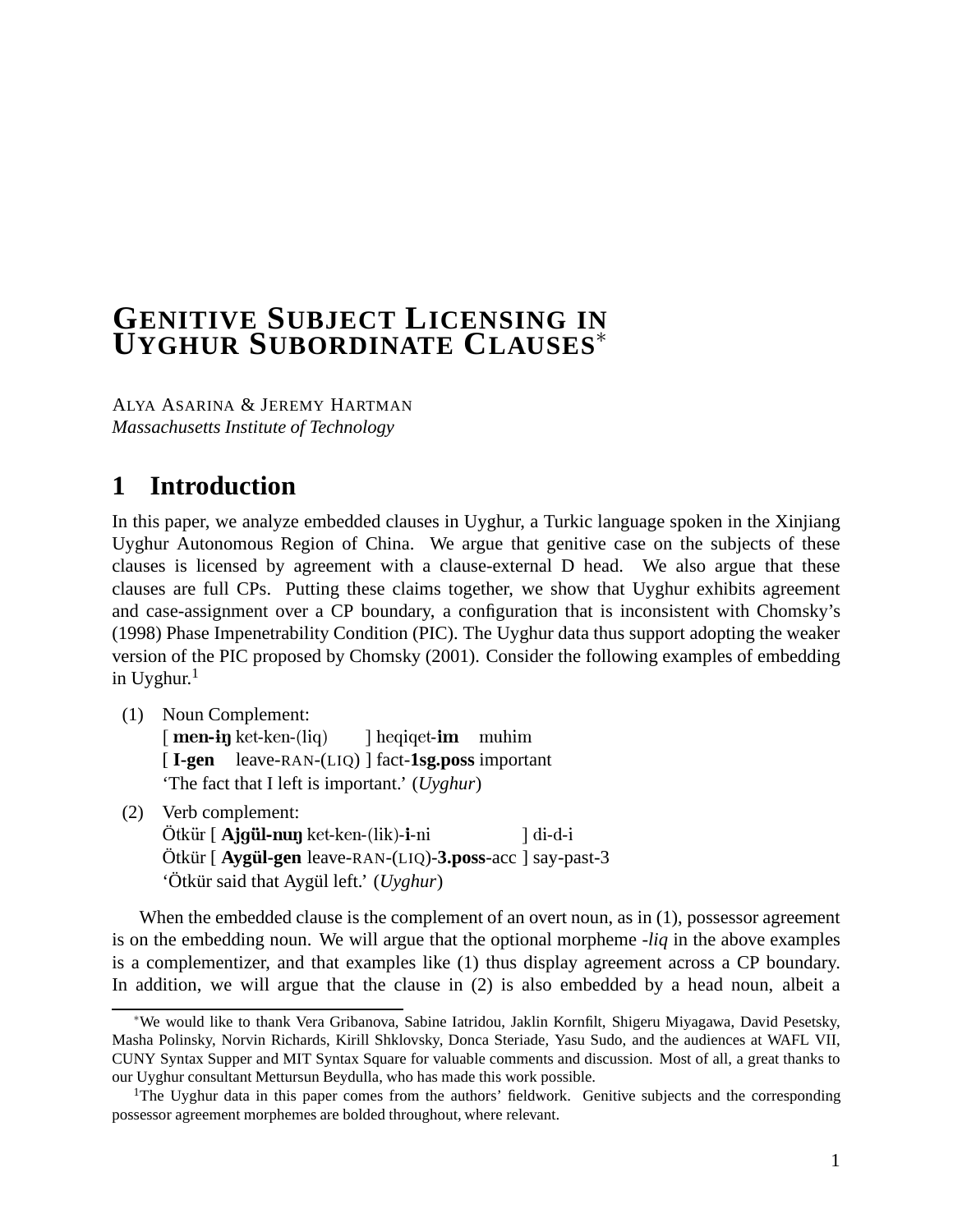phonologically null one, so that the embedded clauses in (1) and (2) have essentially the same structure. The presence of null head nouns, as contrasted with direct nominalization, has been a point of debate in the Altaic literature, discussed since Lees (1965).

The rest of the paper is structured as follows. Section 2 provides background on D-licensing and C-licensing of genitive embedded subjects in Altaic, and the location of possessor agreement as a diagnostic for licensing type. Section 3 contains data showing that Uyghur is a D-licensing language. Section 4 demonstrates that Uyghur embedded clauses with genitive subjects can be full CPs. Contra Kornfilt (2008) and Miyagawa (2008, to appear), we thus argue that D-licensing does not always correspond to a reduced embedded clause. Section 5 presents our proposal that genitive subjects in Uyghur are uniformly licensed by D, but phonologically null head nouns produce the appearance of clause-internal licensing. In section 6, we discuss the consequences of our data for the theory of phases. Section 7 concludes.

### **2 Background**

Two types of licensing have been proposed for embedded genitive subjects in Altaic. Subjects in some languages have been argued to be *C-licensed*, with genitive case assigned by a *clause-internal C head*. Subjects in other languages have been argued to be *D-licensed*, with genitive case assigned by a *clause-external D head*. The placement of possessor agreement with the genitive subject has been used as a diagnostic for C-licensing vs. D-licensing. In particular, Kornfilt (2008) argues that possessor agreement appears on the case-licensing element. Agreement on the verbal complex thus indicates C-licensing, whereas agreement on an external head noun indicates D-licensing. For instance, genitive embedded subjects in Turkish (example (3)) are C-licensed, whereas genitive embedded subjects in Dagur (example (4)) are D-licensed.

- (3) *C-licensing:* agreement on the verbal complex in Turkish: [ ben-im al-dığ-ım [ **I-gen** buy-nliz-**1sg.poss** ] horse good-is ] at iyi-dir 'The horse I bought is good.' (*Turkish*) (Miyagawa (to appear): (3), citing J. Kornfilt (p.c.))
- (4) *D-licensing:* agreement on the external head-noun in Dagur: [**mini** au-sen ] mer<sup>y</sup>-min<sup>y</sup> [ **I-gen** buy-perf ] horse-**1sg.poss** good sain 'The horse I bought is good.' (*Dagur*) (Hale (2002): (1))

Furthermore, it has been proposed that variation in genitive licensing correlates with the size of the embedded clause (Kornfilt (2008), Miyagawa (2008, to appear), see also Hale (2002)). The idea is that C-licensing takes place when the embedded clause is a full CP, whereas D-licensing takes place when the embedded clause is reduced (TP/AspP). When the clause is a full CP, the CP boundary blocks agreement with an external D head.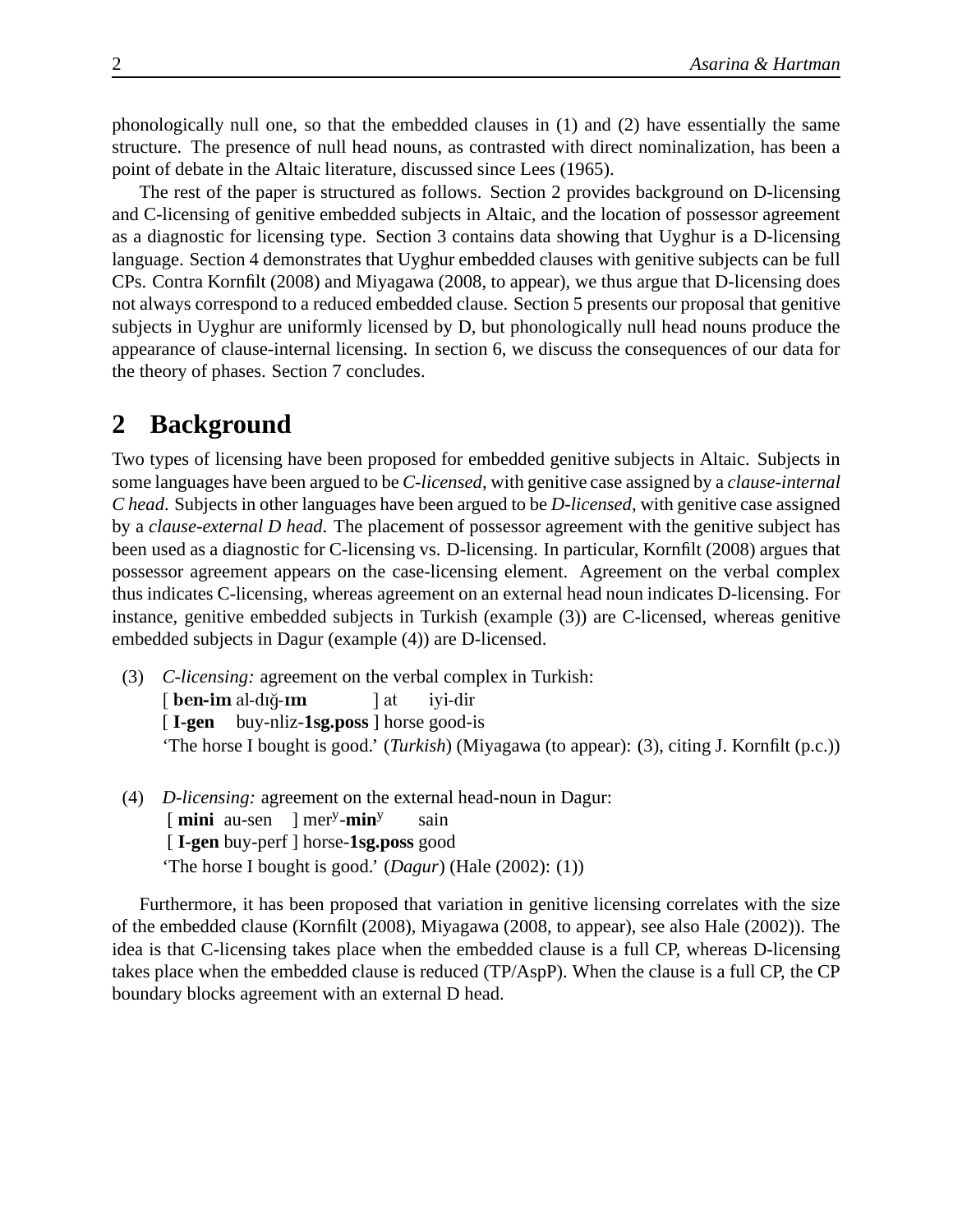

## **3 Uyghur: a D-licensing language**

Applying the agreement-placement diagnostic of C-licensing vs. D-licensing to Uyghur, we find that Uyghur is a D-licensing language. Whenever an external noun is present, in relative clauses and noun complement clauses alike, possessor agreement with genitive subjects appears on the head noun. This is illustrated in example (6) for a relative clause and example (7) for a complement clause.

- (6) Relative clause agreement on N: [ **Ötkür-nuŋ** oqu-ваn ] kitav-**i** [ **Ötkür-gen** read-RAN ] book-**3.poss** long uzun 'The book that Ötkür read is long.' (*Uyghur*)
- (7) Noun complement agreement on N: [  $Ö$ tkür-nun tamaq ji-gen-(liq) [ **Ötkür-gen** food eat-RAN-(LIQ) ] sign-**3.poss** important ] ifaret-i muhim 'The sign that Ötkür ate food is important.' (*Uyghur*)

There is no option of agreement on the embedded clause in the above examples, as shown in (8) and (9).

- (8) Relative clause no agreement on the verbal complex:
	- \* [ **Ötkür-nuŋ** oqu-ʁan-**i** [ **Ötkür-gen** read-RAN-**3.poss** ] book-(3.poss) long ] kitav-(i) uzun intended: 'The book that Ötkür read is long.' (*Uyghur*)
- (9) Noun complement no agreement on the verbal complex: \* [ **Ötkür-nuŋ** tamaq ji-gen-(liq)-**i** [ **Ötkür-gen** food eat-RAN-(LIQ)-**3.poss** ] sign-(3.poss) important ] iSaret-(i) muhim intended: 'The sign that Ötkür ate food is important.' (*Uyghur*)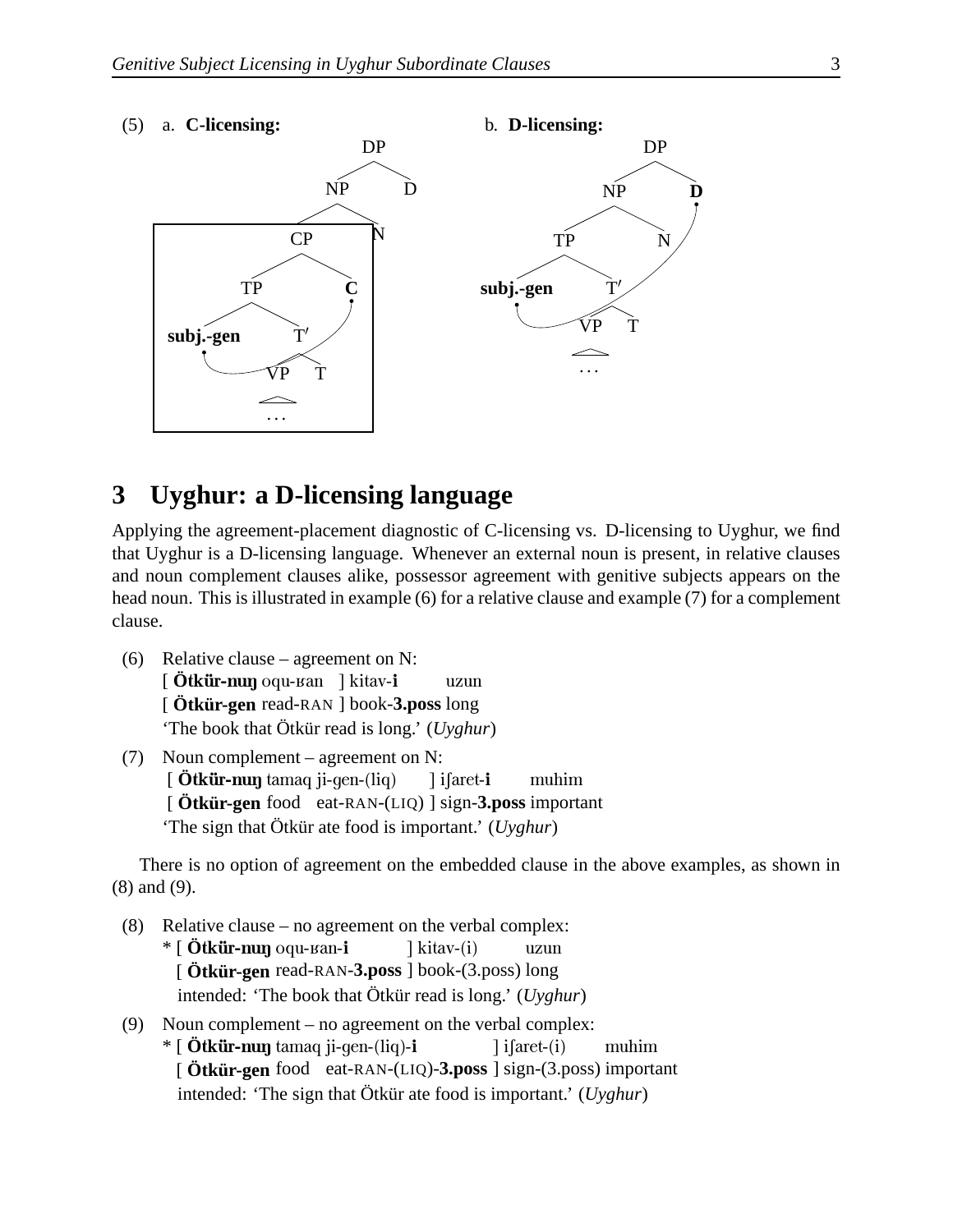Agreement placement in Uyghur contrasts with agreement placement in Turkish in these environments. Agreement is always on the verbal complex in Turkish, regardless of the type of embedding.

- (10) Turkish relative clause agreement on the verbal complex  $(= 3)$ : [ ben-im al-dığ-ım [ **I-gen** buy-nliz-**1sg.poss** ] horse good-is ] at iyi-dir 'The horse I bought is good.' (*Turkish*) (Miyagawa (to appear): (3), citing J. Kornfilt (p.c.))
- (11) Turkish noun complement agreement on the verbal complex: [ **ben-im** aile-m-i [ **I-gen** family-1sg.poss-acc abandon-DIK-**1sg.poss** ] rumor-cmpm terket-tiğ-**im** ] söylenti-si 'the rumor that I abandoned my family' (*Turkish*) (Kornfilt (2003))

As Kornfilt (2008) argues, the patterns of agreement shown in this section indicate that Uyghur is a D-licensing language, whereas Turkish is a C-licensing language. Further evidence for Dlicensing in Uyghur comes from the complementary distribution between genitive subjects and genitive possessors. Consider first that a single D head cannot assign genitive twice. As seen in (12), there would be nothing semantically anomalous about doubled possessors. However, (13) shows that two possessors are syntactically impossible: there is no way for both to be licensed by D.

- (12) Two meanings for possessors: Ajgül-nun resim-i **Aygül-gen** picture-**3.poss** 'picture that belongs to Aygül' *or* 'picture that depicts Aygül' (*Uyghur*)
- (13) But no double possessors:

\* **Ötkür-nuŋ Ajgül-nuŋ** resim-**i Ötkür-gen Aygül-gen** picture-**3.poss** intended: 'picture that depicts Aygül and belongs to Ötkür' (*Uyghur*)

We find the same effect with genitive-marked subjects: they are in complementary distribution with genitive-marked possessors. This contrasts with *unmarked* embedded subjects, which are compatible with possessors, as shown below:<sup>2</sup>

- (14) Possessed head noun RC subject must be unmarked:
	- a. [ Ötkür oqu-ваn ] **Ajgül-nuŋ** kitav-**i** [ Ötkür read-RAN ] **Aygül-gen** book-**3.poss** long uzun 'Aygül's book that Ötkür read is long.' (*Uyghur*)
	- b. \* [ **Ö**tk¨ur-nuN oqu-Kan ] **A**jg¨ul-nuN kitav-i [ **Ötkür-gen** read-RAN ] **Aygül-gen** book-**3.poss** long uzun intended: 'Aygül's book that Ötkür read is long.' (*Uyghur*)

 $2$ Unmarked subjects are generally in free variation with genitive-marked subjects in Uyghur relative clauses.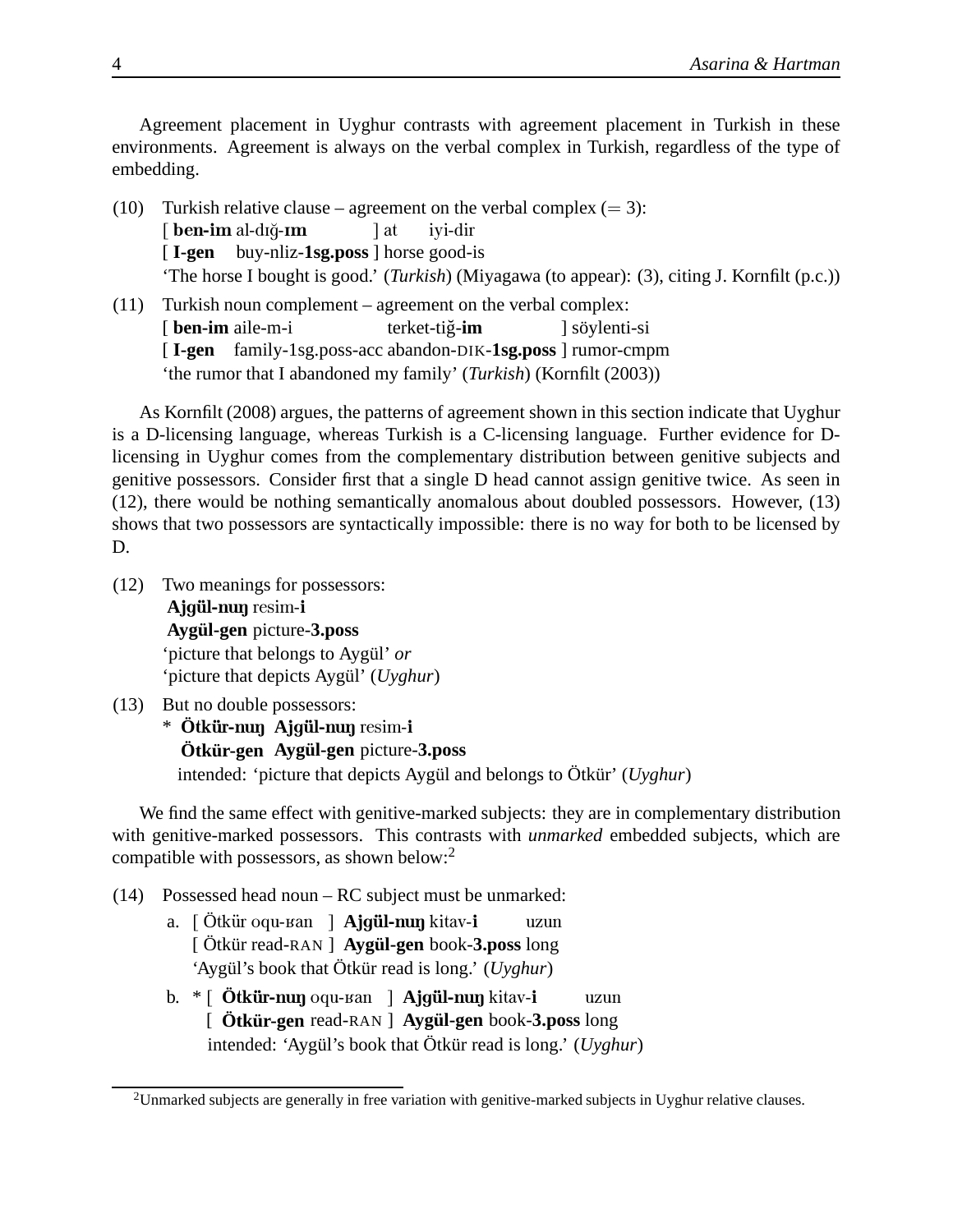# **4 Uyghur: a CP-embedding language**

In this section, we argue that Uyghur embedded clauses of the type discussed in this paper are CPs, and not TPs or AspPs. We do so by showing that the morpheme -*liq* found on these clauses is a complementizer. We also provide supporting evidence from the availability of CP-level adverbs and embedded wh-questions.

#### **4.1 -***liq* **is a complementizer**

As seen above, -*liq* appears optionally at the right of the verbal complex, following -*ran* (an aspectual morpheme). This is illustrated again in (15).

(15) Optional -*liq* on noun complement  $(= 7)$ : [Ötkür-nuŋ tamaq ji-gen-(l**iq**) [ Ötkür-gen food eat-RAN-**(LIQ)** ] sign-3.poss important ] i∫aret-i muhim 'The sign that Ötkür ate food is important.' (*Uyghur*)

We analyze -*liq* as a *complementizer* that introduces clausal complements to nouns. An alternative analysis, which has sometimes been assumed for related morphemes in other Turkic languages (see Gribanova (2010) for Uzbek), is that -*liq* is a *nominalizer* that attaches to the embedded clause. We show that -*liq* does not consistently host nominal morphology, and that it is optionally null. These properties are expected on the complementizer analysis, but are not straightforwardly consistent with the nominalizer analysis.

The distribution of nominal morphology identifies -*liq* as a complementizer, and not a nominalizer. Whenever a clause is embedded by an overt head noun, possessor agreement appears on this overt noun rather than on -*liq*, as seen in (15) above. Indeed, -*liq* cannot bear possessor agreement in complements to overt nouns, as shown in (16) below.

(16) No agreement on  $-Iiq (= 9)$ :

\* [ **Ötkür-nuŋ** tamaq ji-gen-(liq)-**i** [ **Ötkür-gen** food eat-RAN-(LIQ)-**3.poss** ] sign-(3.poss) important ] iSaret-(i) muhim intended: 'The sign that Ötkür ate food is important.' (*Uyghur*)

Thus -*liq* does not create a category that hosts nominal morphology. This is straightforwardly expected on a complementizer analysis, but contradicts the nominalizer analysis.

Another property of -*liq* is its optionality. When -*liq* is available, it is generally optional (or optionally null), as the preceding examples have illustrated. Our consultant identified no difference in meaning in minimal pairs with and without -*liq*. This optionality is common for complementizers – many languages have null complementizers or allow complementizer-drop (see Stowell (1981), Boškovic and Lasnik (2003), Kishimoto (2006) for discussion). To our knowledge, there are no examples of systematic optionality for a piece of category-changing derivational morphology such as a nominalizer.

We thus analyze  $-iiq$  as a complementizer that introduces clausal complements to nouns,<sup>3</sup> and conclude that Uyghur genitive subjects appear in full-CP embedded clauses. To account for the optionality of -*liq*, we assume that Uyghur also has a null complementizer.

 $3$ Uyghur has another complementizer, *dep*, which introduces true clausal complements to verbs, and embeds fully tensed TPs.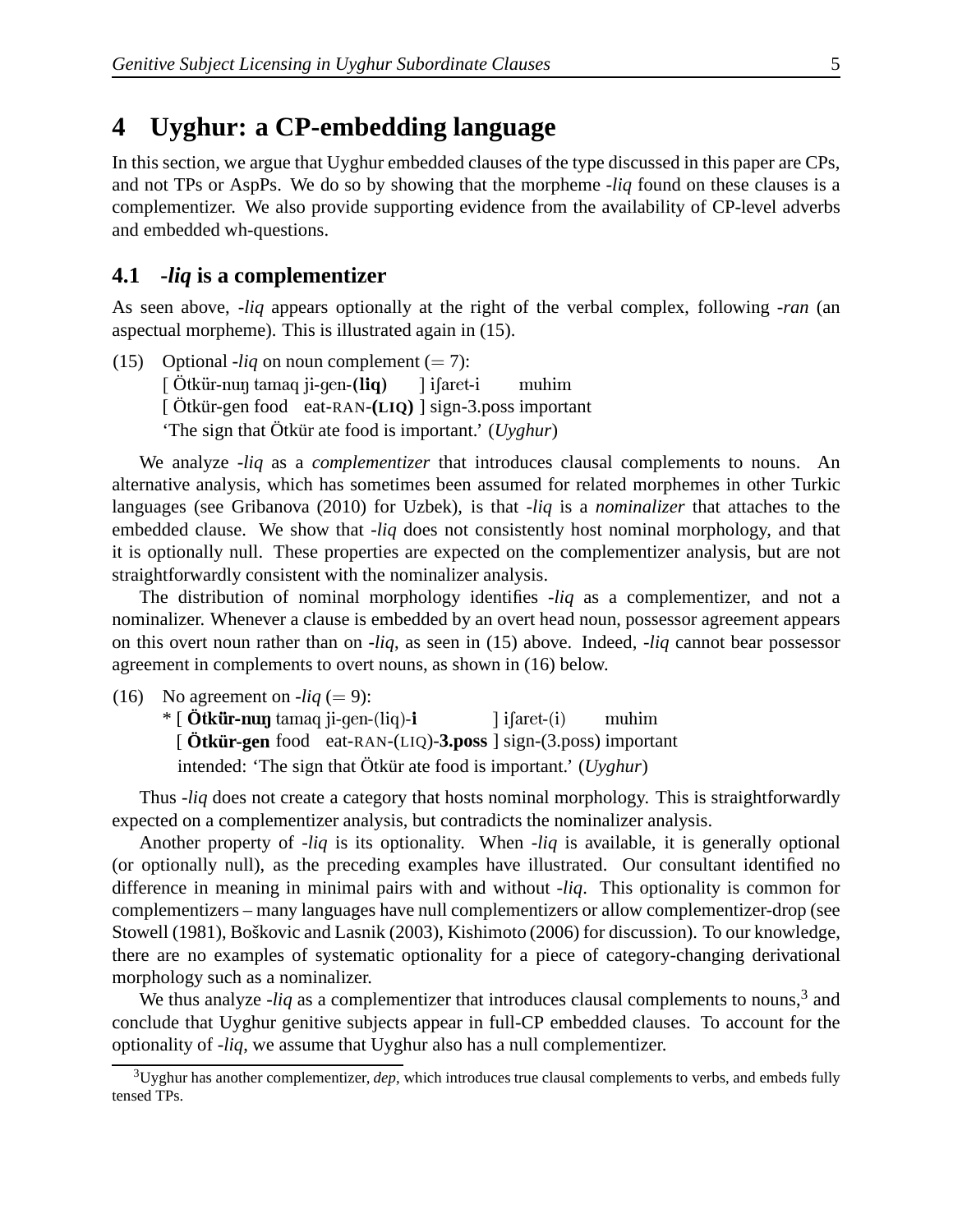### **4.2 Corroborating evidence that Uyghur embedded clauses are CPs**

We now argue that genitive-subject embedded clauses in Uyghur are full CPs based on the availability of CP-level adverbs and embedded interrogative clauses.

### 4.2.1 CP-level adverbs

Miyagawa (to appear) examines the Japanese -*ga*/-*no* paradigm, and argues for a D-licensing approach to genitive subjects in Japanese. He claims that embedded clauses with nominative (NOM) subjects are CPs, while embedded clauses with genitive (GEN) subjects are reduced (TPs). To support this claim, Miyagawa (to appear) observes that CP-level adverbs (e.g., 'evidently', 'truly', 'fortunately'; Cinque (1999)) are compatible with NOM-subject embedded clauses, but not with GEN-subject embedded clauses. We can extend Miyagawa's test to diagnose the size of embedded clauses in Turkish and Uyghur. For Turkish, a C-licensing language, the prediction is that CP level adverbs should be compatible with GEN-subject embedded clauses. This prediction is borne out.

(17) CP-level adverb with GEN subject:

[ anlaşılan oğrenci-ler-in oku-duk-ları ] kitap [ evidently student-pl-gen read-DIK-3.pl ] book 'the book which the students evidently read' (*Turkish*) (Jaklin Kornfilt (p.c.))

Using Turkish and Japanese as controls, we can apply Miyagawa's test to Uyghur in order to diagnose the size of the embedded clause. If Uyghur GEN-subject embedded clauses are indeed full CPs, then Uyghur should pattern like Turkish and allow CP-level adverbs in these clauses. On the other hand, if Uyghur GEN-subject embedded clauses are reduced, then Uyghur should pattern like Japanese and disallow CP-level adverbs in these clauses. As illustrated in the examples below, Uyghur does indeed allow CP-level adverbs in GEN-subject embedded clauses.<sup>4</sup>

(18) CP-level adverb with GEN subject:

[ xeqiqi Ajgül-niŋ jaz-ʁan [truly Aygül-gen write-RAN ] book-3.poss-acc show ] kitiv-i-ni korset! 'Show (me) the book that Aygül truly wrote!' (*Uyghur*)

### 4.2.2 Embedded interrogatives

Finally, we note that genitive-subject embedded clauses can be interrogative. On the assumption that wh-interrogative clauses require a CP layer (see Stowell (1982)), examples of embedded questions like (19) provide additional evidence that Uyghur genitive-subject embedded clauses are full CPs.

(19) Embedded interrogative with genitive subject:

men [ **Ötkür-nuŋ qatʃan** kel-idi-ʁan-(liq)-i-ni ] bil-i-men

I [**Ötkür-gen when** come-impf-RAN-(LIQ)-3.poss-acc ] know-impf-1sg

'I know when Ötkür will come.'

<sup>&</sup>lt;sup>4</sup>It is difficult to find CP-level adverbials in Uyghur that are unambiguously adverbs, rather than parenthetical phrases, which have a freer distribution. Both *evidently* and *unfortunately* were rendered by our consultant as phrasal elements.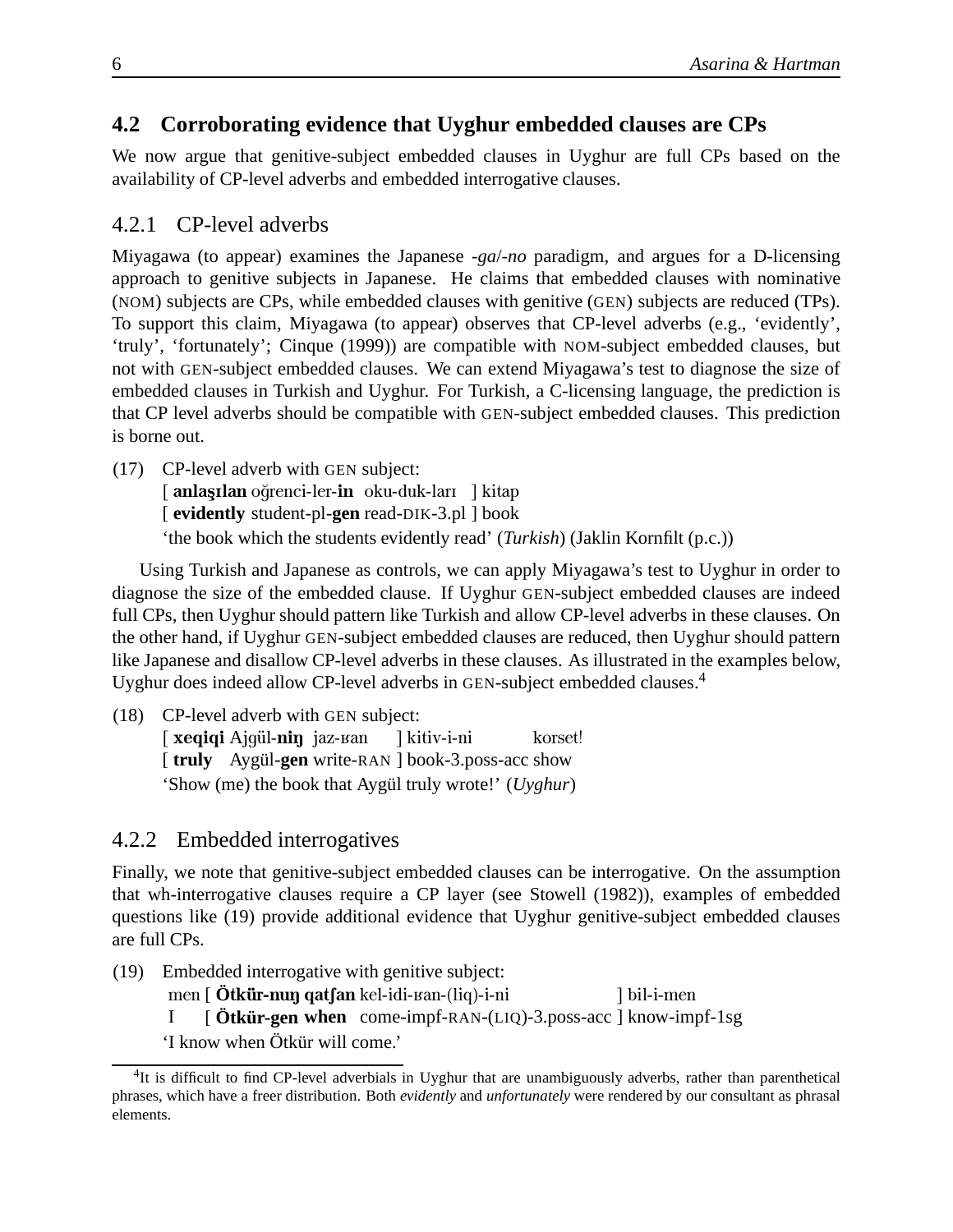#### **4.3 Summary**

In this section, we have presented three strands of evidence that genitive-subject embedded clauses in Uyghur are full CPs. First, we showed that these clauses can host what by all appearances is an overt complementizer, -*liq*. Second, we showed that Miyagawa's (to appear) test for the size of the embedded clause reveals that Uyghur genitive-subject embedded clauses pattern as full CPs (as in Turkish), rather than as reduced TPs (as in Japanese). Third, we noted that Uyghur genitive-subject clauses can be wh-interrogatives, suggesting the presence of a CP layer.

# **5 Null nouns**

When there is no overt embedding noun, as in verb complements, adjective complements, postposition complements, and sentential subjects, possessor agreement in Uyghur appears directly on the embedded clause. This pattern is illustrated in examples (20) through (23). We propose, however, that agreement that looks to be on the verbal complex in Uyghur is actually on a *null external head noun*. We thus maintain that Uyghur is a uniformly D-licensing language by Kornfilt's (2008) agreement placement diagnostic.

| (20) | Verb complement – agreement on the verbal complex:                       |
|------|--------------------------------------------------------------------------|
|      |                                                                          |
|      | Ötkür [ Aygül-gen leave-RAN-(LIQ)-3.poss-acc ] know-impf-3/say-past-3    |
|      | 'Ötkür knows/said that Aygül left.' (Uyghur)                             |
| (21) | Adjective complement – agreement on the verbal complex:                  |
|      | men [ <b>Tursun-ni</b> n tamaq-ni yi-gin- <b>i</b> -din<br>$\gamma$ ufal |
|      | [Tursun-gen food-acc eat-RAN-3.poss-abl ] happy<br>$\mathbf{I}$          |
|      | 'I am happy that Tursun ate the food.' (Uyghur)                          |
| (22) | Postposition complement – agreement on the verbal complex:               |
|      | <b>Tursun-nin</b> ket-ken-(lik)-i    dulum, men tamaq ji-d-im            |
|      | [Tursun-gen leave-RAN-(LIQ)-3.poss ] because, I food eat-past-1sg        |
|      | 'Because Tursun left, I ate.' (Uyghur)                                   |
| (23) | Sentential subject – agreement on the verbal complex:                    |
|      | $\lceil$ sen-in kel-qen-(liq)-in ] meni $\chi$ u $\lceil$ al kil-d-i     |
|      | [you-gen come-RAN-(LIQ)-2sg.poss ] I-acc happy do-past-3                 |
|      | 'Your coming made me happy.' (Uyghur)                                    |

The idea that some subordinate clauses are embedded by null head nouns has been proposed before in the Altaic literature. (See Lees (1965), Aygen (2002) for Turkish; Maki and Uchibori (2008) for Japanese, but see also Kornfilt (1984, 2003) for arguments against this analysis for Turkish and Takahashi (2009) for arguments against this analysis for Japanese.) In this section, we argue that Uyghur subordinate clauses *are* embedded by null head nouns. This analysis is empirically motivated by similarities between null nouns and their overt counterparts. To illustrate, we propose that in (20) (repeated as (24) below), the embedded clause is a complement to a null head noun, which is then embedded by the verb. The null head noun is the real host of the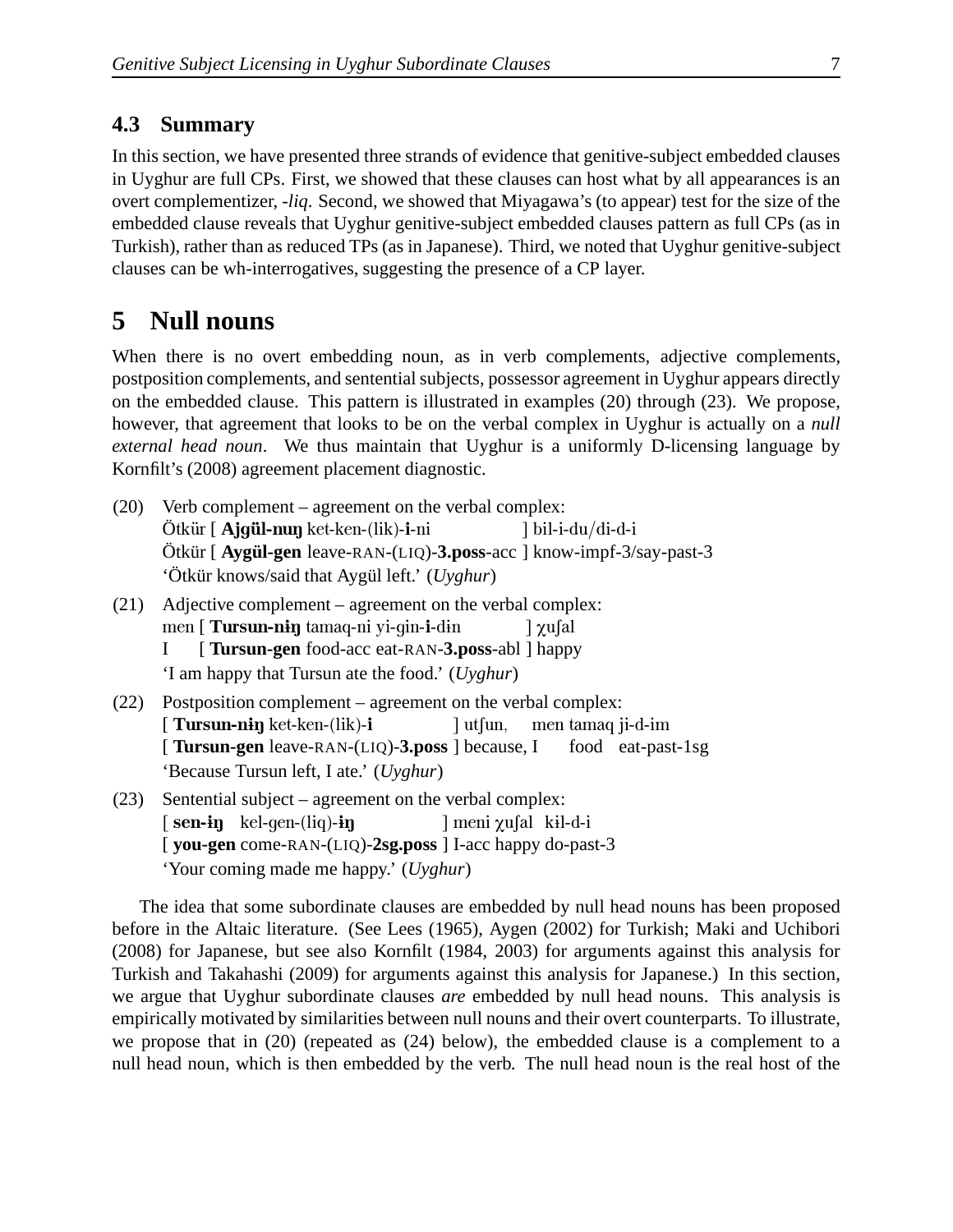agreement and case morphemes that morphologically show up on the clause.<sup>5</sup> Uyghur embedded clauses of the type discussed in this paper are *always* embedded by nouns, either overt or covert.

- (24) Verb complement agreement on the verbal complex  $(= 20)$ : Ötkür [ **Ajgül-nuŋ** ket-ken-(lik)-**i**-ni Ötkür [ **Aygül-gen** leave-RAN-(LIQ)-**3.poss**-acc ] know-impf-3/say-past-3 ] bil-i-du/di-d-i 'Ötkür knows/said that Aygül left.' (*Uyghur*)
- (25) Structure for the embedded clause in (24):



The proposed analysis has the major advantage of keeping the locus of possessor agreement and the licensing of genitive subjects uniform across all types of embedded clauses. Agreement with genitive subjects is always on an external head noun, and genitive case on these subjects is always licensed by D. In sections 5.1 and 5.2 we provide empirical support for our null head noun proposal. In particular, we show that null head nouns can be replaced by overt head nouns, that null nouns share idiosyncratic properties of their overt counterparts, and that clauses with null head nouns preserve an important difference between noun complements and relative clauses.

#### **5.1 The overt head noun test**

In the environments where we propose that a null head noun is present, it is always possible to make the null noun overt. We illustrate this for complement clauses to verbs.

- (26) Null noun in complement to a verb: Ötkür [ **Tursun-nɨŋ** tamaq yi-gen ] Ø<sub>N</sub>-i-ni Ötkür [ **Tursun-gen** food eat-RAN ]  $\varnothing_N$ **-3.poss**-acc know-impf-3/say-past-3 bil-i-du/di-d-i 'Ötkür knows/said that Tursun ate food.' (*Uyghur*)
- (27) Overt noun in complement to a verb: Ötkür [ **Tursun-nɨŋ** tamaq yi-gen ] **heqiqet-i**-ni Ötkür [ **Tursun-gen** food eat-RAN ] **fact-3.poss**-acc know-impf-3/say-past-3 bil-i-du/di-d-i 'Ötkür knows/said the fact that Tursun ate food.' (*Uyghur*)

<sup>&</sup>lt;sup>5</sup>We have no commitment to possessor agreement and case morphology appearing on N, as opposed to D.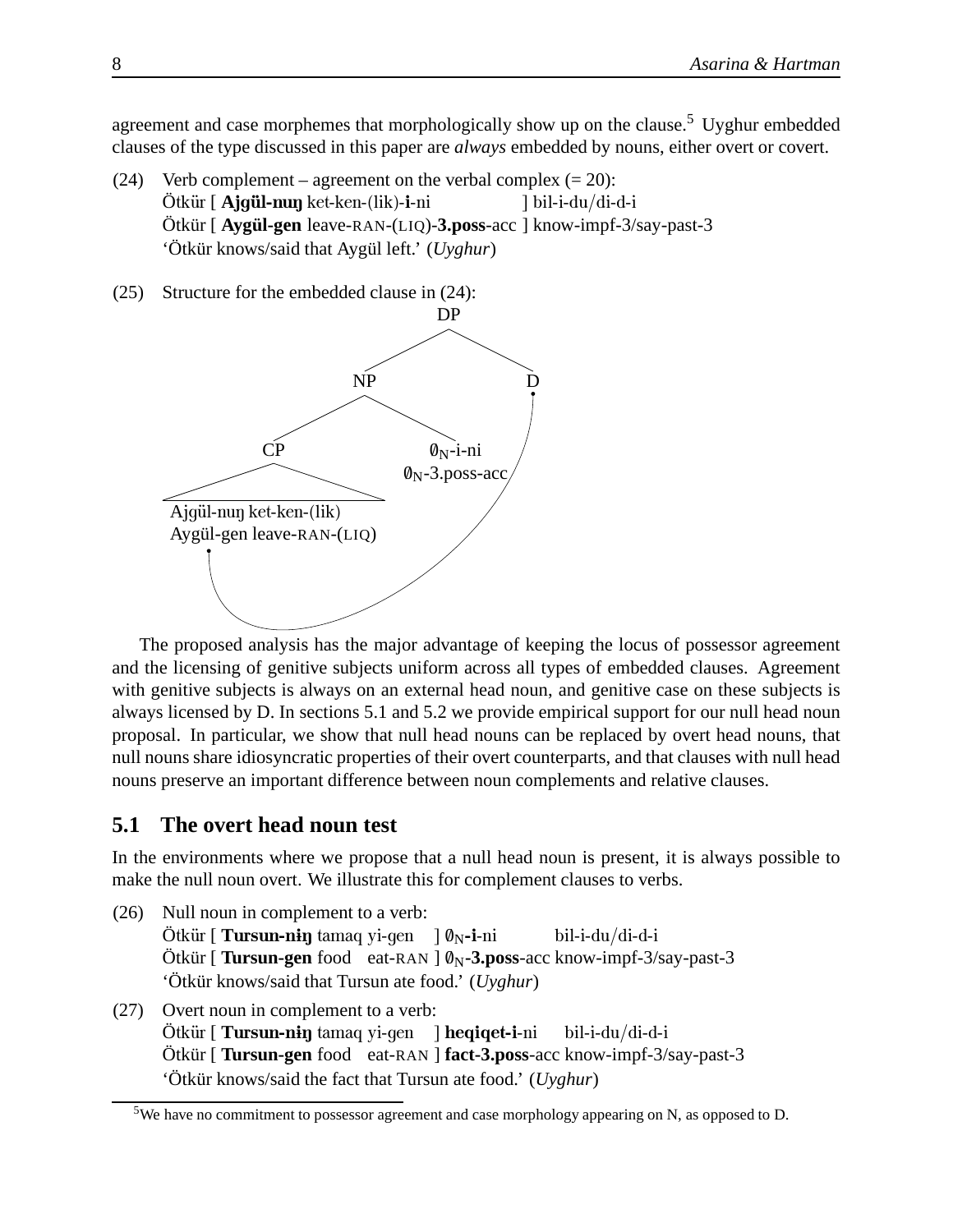Note in particular that the English counterpart of example (27) with *didi* ('said') is ungrammatical, as seen in (28). It is thus a non-trivial fact that an overt noun can be inserted in (27) in Uyghur. We have found no environments in Uyghur where an overt noun *cannot* be inserted.

 $(28)$  \* Ötkür said the fact that Tursun ate food.

In this section, we saw that overt nouns can be inserted in the environments where we propose null nouns. In the next section, we further demonstrate that the proposed null nouns behave just like their overt counterparts.

#### **5.2 Null nouns share properties of their overt counterparts**

#### 5.2.1 Idiosyncratic properties

Certain head nouns impose idiosyncratic restrictions on their embedded clauses. Genitive subjects of relative clauses are generally in free variation with unmarked subjects of relative clauses. However, unmarked subjects are strongly preferred in relative clauses headed by the overt noun *waqit* ('time'), as (29) shows.

(29) Restriction against genitive subjects with *waqit* ('time'): [sen-(\***iŋ)** ket-ken [ you-**(\*gen)** leave-RAN ] time-(\*2sg.poss)-abl after, I ] waqit-(\*<del>i</del>ŋ)-d<del>i</del>n kijin, men tamaq ji-d-im food eat-past-1sg 'After the time when you left, I ate.' (*Uyghur*)

The null noun counterpart of *waqit* ('time') imposes the same restriction, as shown in (30).

(30) Restriction against genitive subjects with the null variant of *waqit* ('time'):  $[sen-(*ip)$  ket-ken- $(*ip)$ -din [you-(\*gen) leave-RAN-(\*2sg.poss)-abl ] after, I ] kijin, men tamaq ji-d-im food eat-past-1sg 'After you left, I ate.' (*Uyghur*)

If there is no null noun in (30), the ungrammaticality of the genitive-subject variant is unrelated to the ungrammaticality of the genitive subject in (29). On the other hand, if a null equivalent of *waqit* ('time') is present, the ungrammaticality of the genitive subject in (30) is the same phenomenon as the ungrammaticality of the genitive subject in (29). This is a highly desirable consequence of the null noun analysis.

#### 5.2.2 Noun complements vs. relative clauses

The complementizer -*liq* is optionally present in noun complements, but is incompatible with relative clauses.<sup>6</sup>

(31) -*liq* possible in a noun complement clause:

[ Tursun-nin ket-ken-(liq) [ Tursun-gen leave-RAN-**(LIQ)** ] fact-3sg because, I ] heqiqet-i utfun, men tamaq ji-d-im food eat-past-1sg 'Because of the fact that Tursun left, I ate.' (*Uyghur*)

<sup>&</sup>lt;sup>6</sup>It is crosslinguistically common to observe different complementizer possibilities for different types of embedded clauses (see, e.g., Hiraiwa (2000) for Japanese *to* vs. /0, and Richards (1999) for Tagalog and English). We assume that relative clauses in Uyghur are embedded by a null complementizer.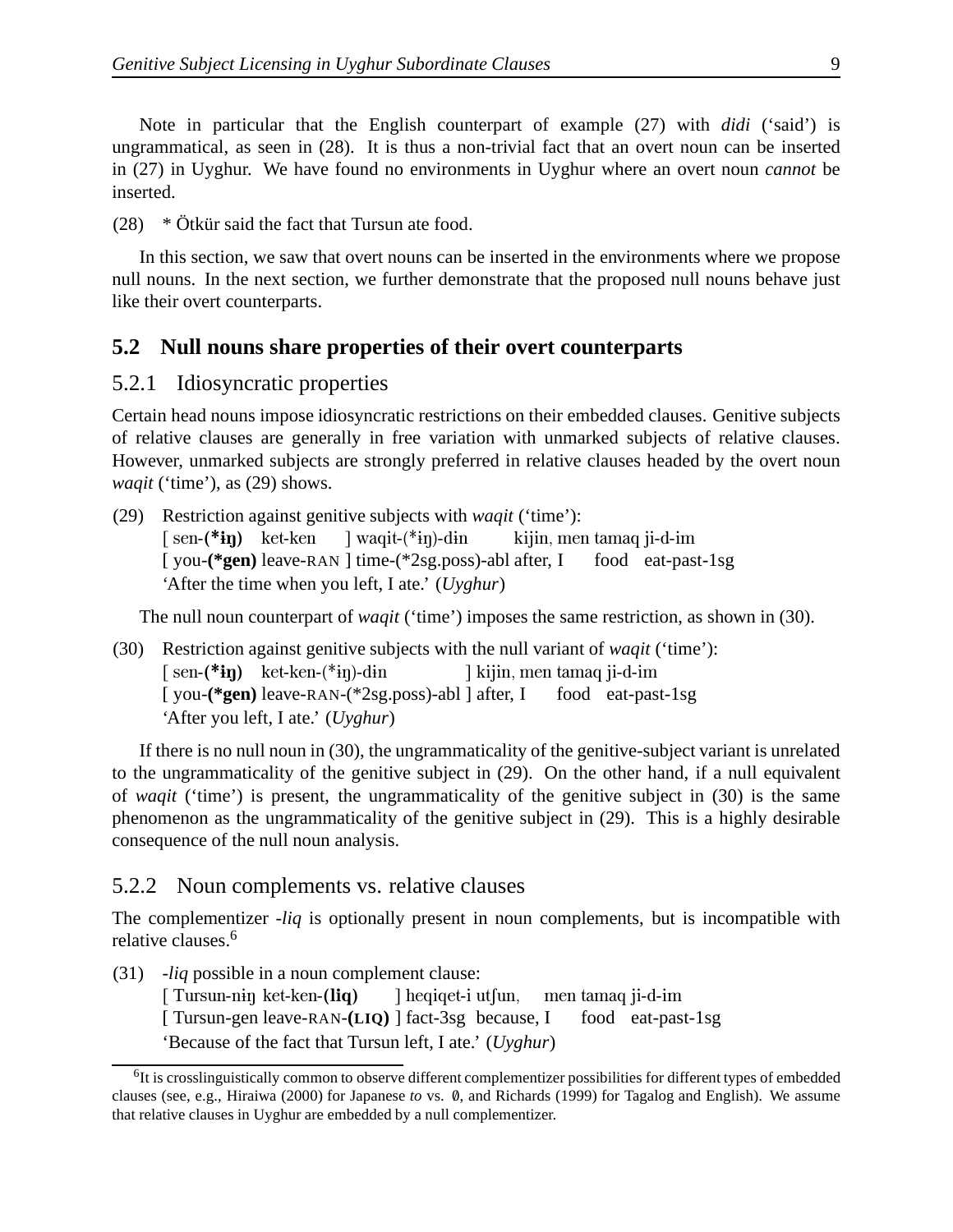(32) No -*liq* in a relative clause:

[ sen ket-ken-(\*liq) [ you leave-RAN-**(\*LIQ)** ] time-abl after, I ] waqit-d<del>i</del>n kijin, men tamaq ji-d-im food eat-past-1sg 'After the time when you left, I ate.' (*Uyghur*)

We also find that -*liq* is allowed in embedding by some postpositions and not others, as (33) and (34) illustrate.

(33) -*liq* possible: [ Tursun-niŋ ket-ken-(lik)-i [ Tursun-gen leave-RAN-**(LIQ)**-3 ] because, I ] utfun, men tamaq ji-d-im food eat-past-1sg 'Because Tursun left, I ate.' (*Uyghur*) (34) No -*liq*: [sen ket-ken-(\*liq)-din [ you leave-RAN-**(\*LIQ)**-abl ] after, I ] kijin, men tamaq ji-d-im food eat-past-1sg 'After you left, I ate.' (*Uyghur*)

The contrast between (33) and (34) is not an idiosyncratic property of different postpositions. Rather, -*liq* is prohibited precisely in those contexts where the noun phrase that combines with the postposition contains a relative clause rather than a clausal complement. Given our proposal that the clauses in (33) and (34) are embedded by null nouns, the contrast between (33) and (34) is exactly the same as the contrast between (31) and (32). In (33), the null noun embeds a complement clause, and -*liq* is therefore permitted. In (34), the null noun takes a relative clause, and -*liq* is banned. Without the null noun proposal, the contrast between (33) and (34) would remain mysterious.<sup>7</sup> We have thus argued that possessor agreement with Uyghur genitive subjects is uniformly hosted by head nouns, even in examples like (35), where no overt noun is present.

(35) Null noun in complement to a verb  $(= 26)$ : Ötkür [ **Tursun-nɨŋ** tamaq yi-gen ] Ø<sub>N</sub>-i-ni Ötkür [ **Tursun-gen** food eat-RAN ]  $\varnothing_N$ **-3.poss**-acc know-impf-3/say-past-3 bil-i-du/di-d-i 'Ötkür knows/said that Tursun ate food.' (*Uyghur*)

Examples like (35) give the appearance of C-licensing by Kornfilt's (2008) test, but we have now shown that this is an illusion. Uyghur is thus a uniformly D-licensing language.

# **6 Implications of the analysis**

We have argued that the licensing configuration for Uyghur genitive subjects involves Agreement with  $D^0$  across  $C^0$ . In this section, we discuss the theoretical implications of this configuration

- (i)  $-liq$  possible in embedded questions  $(= 19)$ :
	- men [ Ötkür-nuŋ qatʃan kel-idi-ʁan-(**liq**)-i-ni ] bil-i-men

<sup>7</sup>An alternative hypothesis, suggested to us by Marcel den Dikken, is that -*liq* is impossible in clauses that contain a *wh*- or time-operator at their edge. This hypothesis would account for the relative clause and the temporal postposition data discussed above. But it is falsified by examples like (19), repeated below, where an an embedded *wh*-question is compatible with -*liq*:

I [ Ötkür-gen when come-impf-RAN-(**LIQ**)-3.poss-acc ] know-impf-1sg

<sup>&#</sup>x27;I know when Ötkür will come.'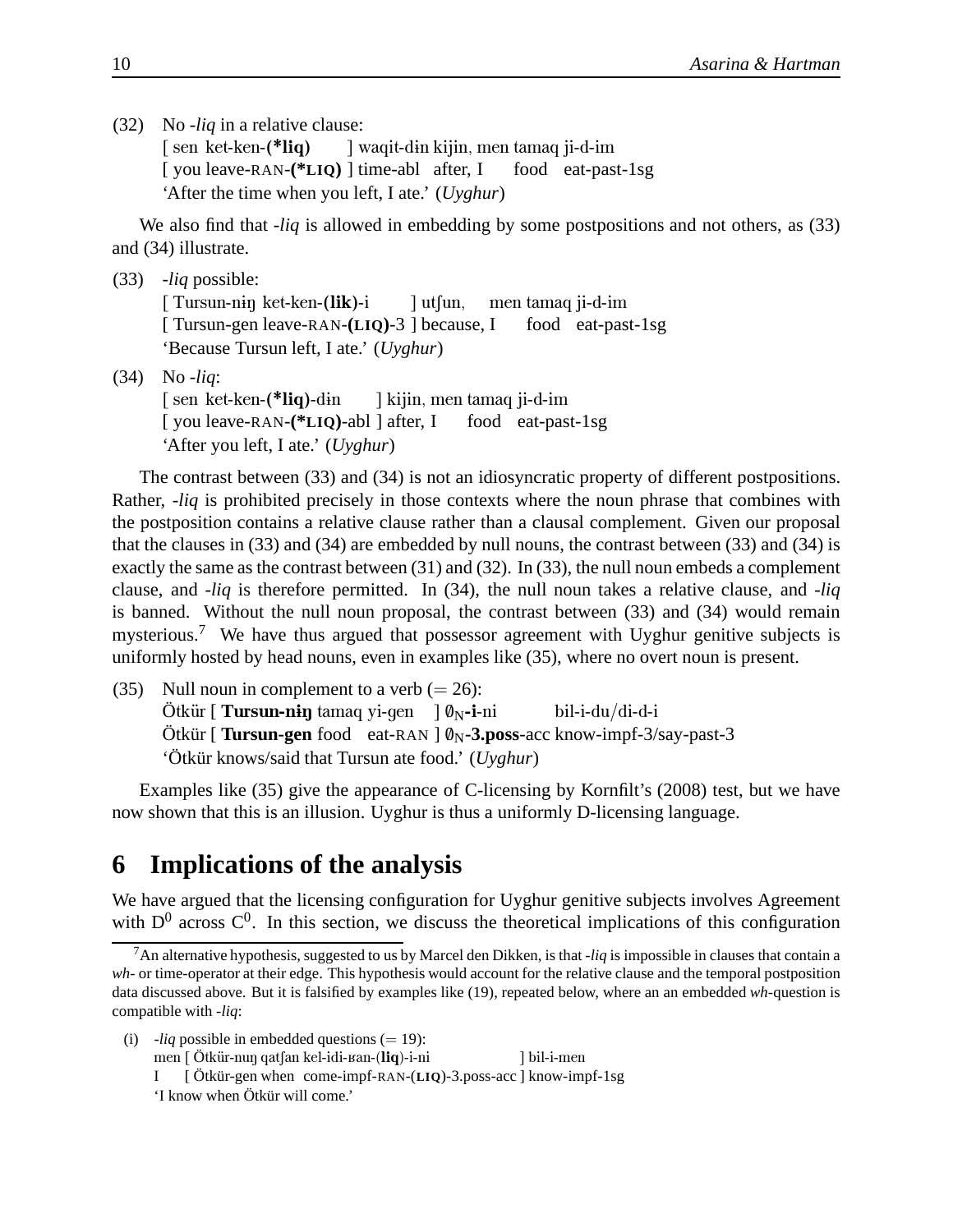in the context of Chomsky's (1998) Phase Impenetrability Condition (PIC). We show that the configuration found in Uyghur is inconsistent with Chomsky's (1998) strong version of the PIC, and suggest that Chomsky's (2001) weaker version of the PIC should be adopted instead.

### **6.1 D-licensing across C: a challenge to the strong version of the Phase Impenetrability Condition**

Recall that Kornfilt (2008) and Miyagawa (2008, in prep) propose that the licensing head for genitive subjects is determined by the size of the embedded clause. C-licensing occurs when the embedded clause is a full CP, while D-licensing occurs when the embedded clause is reduced (TP/AspP). Uyghur poses a challenge to this correlation. Uyghur is a D-licensing language, but the embedded clauses that house genitive subjects can be full CP, as evidenced by the availability of an overt complementizer (-*liq*), CP-level adverbs, and embedded wh-questions. Uyghur thus displays agreement and case-licensing across a CP boundary, a configuration that is surprising in light of an influential proposal about the locality of these operations—Chomsky's (1998) Phase Impenetrability Condition, given in (36).

(36) Chomsky's (1998) Phase Impenetrability Condition ( $\text{PIC}_{\text{strong}}$ ): In phase  $\alpha$  with head H, the domain of H is not accessible to operations outside  $\alpha$ , only H and its edge are accessible to such operations.

In the case of Uyghur genitive subject licensing,  $\alpha = CP$ ,  $H = C$ , and the domain of  $H = TP$ . The PIC<sub>strong</sub> predicts licensing to be impossible in this configuration, as shown in (37).

(37) Predicted by  $\text{PIC}_{\text{strong}}$ :  $X^0$  ... [<sub>CP</sub> C [<sub>TP</sub> Subj ...]]  $\overline{\mathbf{x}}$ 

In the following subsections, we argue that the  $\text{PIC}_{\text{strong}}$  is indeed violated in Uyghur, and suggest that consequently a weaker formulation of the PIC should be adopted.<sup>8</sup>

#### **6.2 Accessibility at the phase edge: not a solution for Uyghur**

The first question that arises regarding the agreement/genitive case-assignment configuration in Uyghur is whether the violation of the  $\text{PIC}_{\text{strong}}$  is real or merely apparent. For several languages that show clause-external agreement patterns, it has been proposed that the DP agreed with is in fact at the *edge* of the embedded CP (Polinsky and Potsdam (2001) for Tsez, Branigan and MacKenzie (2002) for Innu-aimûn, Şener (2008) for Turkish). Under this configuration, the PIC is not actually violated, as illustrated in (38).

<sup>&</sup>lt;sup>8</sup>One conceivable way to reconcile Uyghur with the PIC<sub>strong</sub> would be to claim that -*liq* is an instance of "defective" C 0 . In phase theory (Chomsky (2001) et seq.), *defectivity* encodes a property of phasal categories that renders them transparent to the operations of a higher head (e.g., defective  $v$  in passives and unaccusatives). Defective  $C^0$ , while not widely assumed, has been the subject of several recent proposals (Sabel (2006); Gallego (2007); Gallego and Uriagereka (2007); Fortuny (2008); Richards (2007, 2009); Wenger (2009)), often accompanied by conceptual motivations. Empirical evidence, however, has been scant. See Asarina (in prep.) for arguments against treating Uyghur -*liq* as defective  $C^0$ .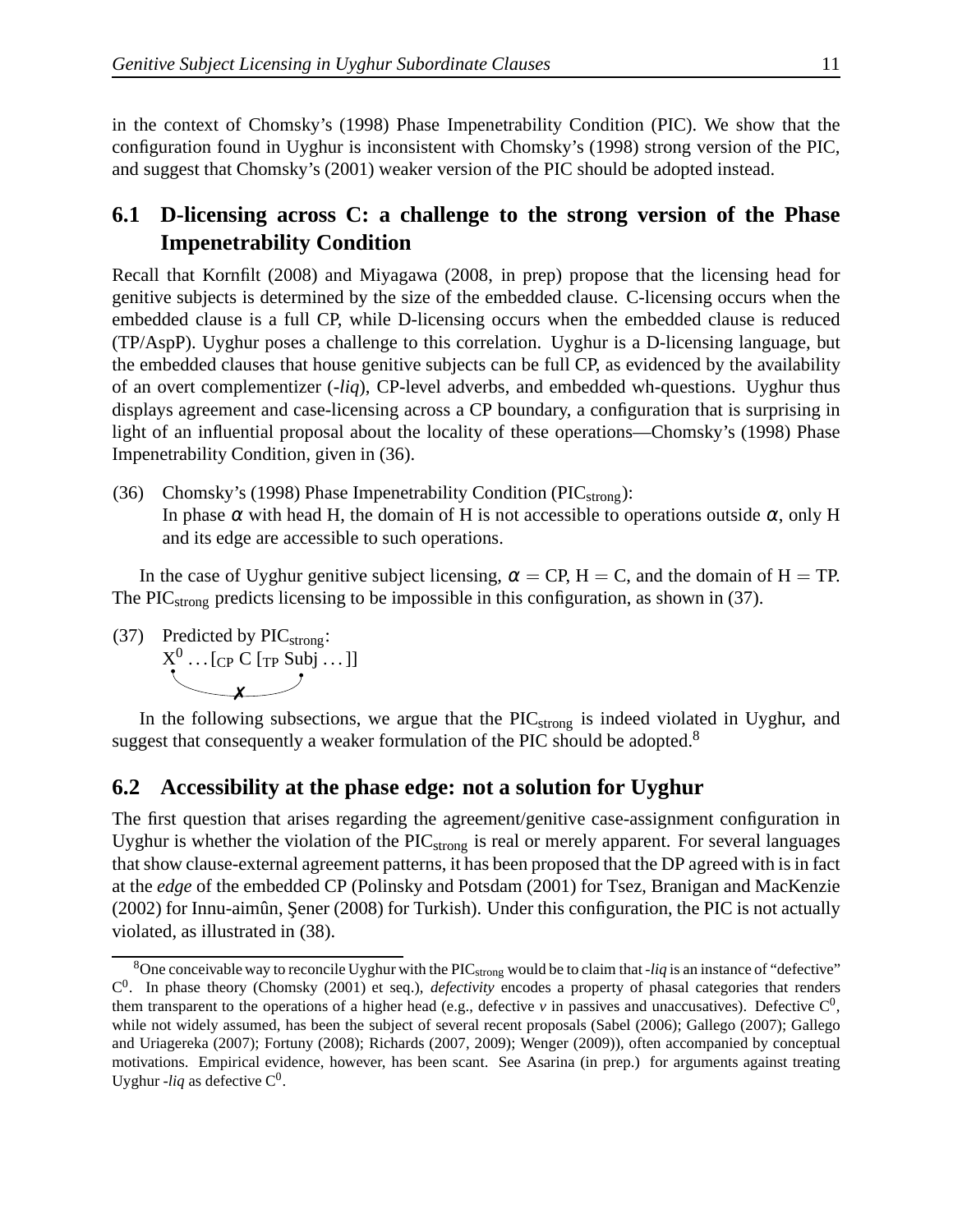(38)  $X^0$  ... [<sub>CP</sub> DP C [<sub>TP</sub> Subj ...]] ✗

Uyghur genitive subjects do not appear to occupy a CP-edge position overtly. For example, they can be preceded in the clause by locative adverbial phrases, as shown in (39).

(39) Genitive subject preceded by locative: [ so $x$ un-da Mehemmet-nin oqu- $x$ an ] kitav-i [party-loc Mehemmet-gen read-RAN ] book-3.poss long uzun 'The book that Mehemmet read at the party is long.' (*Uyghur*)

However, it has been proposed that *topics* move to the edge of CP, sometimes covertly. Consequently, agreement with embedded topics can cross a CP boundary without violating the PIC<sub>strong</sub>. If the embedded DP is not a topic, clause-external agreement or case-licensing is impossible. This pattern is illustrated for Turkish in (40) and (41). (See also Polinsky and Potsdam (2001) for a similar phenomenon in Tsez, and Branigan and MacKenzie (2002) for Innu-aimûn.)

(40) Turkish ECM:

Pelin Pelin-nom [ Mete-acc lobster-abl eat-past C [ **Mete-yi** istakoz-dan ye-di diye ] duy-muş. ] hear-evid.past 'Pelin heard that Mete ate from the lobster.' (*Turkish*, Sener (2008): 49b)

(41) Turkish ECM – embedded subject is a topic and cannot be focused: Pelin [ yalnızca Sinan-{0/#1} Pelin [ only **Sinan-{nom/#acc}** go-past C ] hear-evid.past git-ti diye ] duy-muş. 'Pelin heard that only Sinan went (to the party).' (*Turkish*, Şener (2008): 48)

If Uyghur genitive subjects were moving covertly to the edge of CP, we might expect them to display the topichood restriction illustrated above. However, Uyghur genitive subjects need not be topics. As illustrated below, they may be focused, unlike the accusative-marked subject in (41).

#### (42) Non-topic genitive subjects:

- a. [Ötkür-nuŋ-la [ Ötkür-gen-only come-RAN-LIQ ] news-3.poss important kel-gen-lik ] Xever-i muhim 'The news that only Ötkür came is important.' (*Uyghur*)
- b. [men-ɨŋ-la jaχ∫i kör-gen ] kitav-im [ I-only well see-RAN ] book-1sg.poss long uzun 'The book that only I like is long.' (*Uyghur*)
- c. Mehemmet [ Ötkür-nuŋ-la kel-gen-lik-i-ni Mehemmet [ Ötkür-gen-only come-RAN-LIQ-3.poss-acc ] said ] didi 'Mehemmet said that only Ötkür came.' (*Uyghur*)
- d. Q: Ötkür [ Ajgül-niŋ kel-gen-lik-i-ni Ötkür [ Ajgül-gen come-RAN-LIQ-3.poss-acc ] said-Q ] didi-mu? 'Did Ötkür say that Aygül came?' (*Uyghur*)
	- A: Yaq, Ötkür [ Mehemmet-nɨŋ kel-gen-lik-i-ni no, Ötkür [ Mehemmet-gen come-RAN-LIQ-3.poss-acc ] said ] didi. 'No, Ötkür said that Mehemmet came.' (*Uyghur*)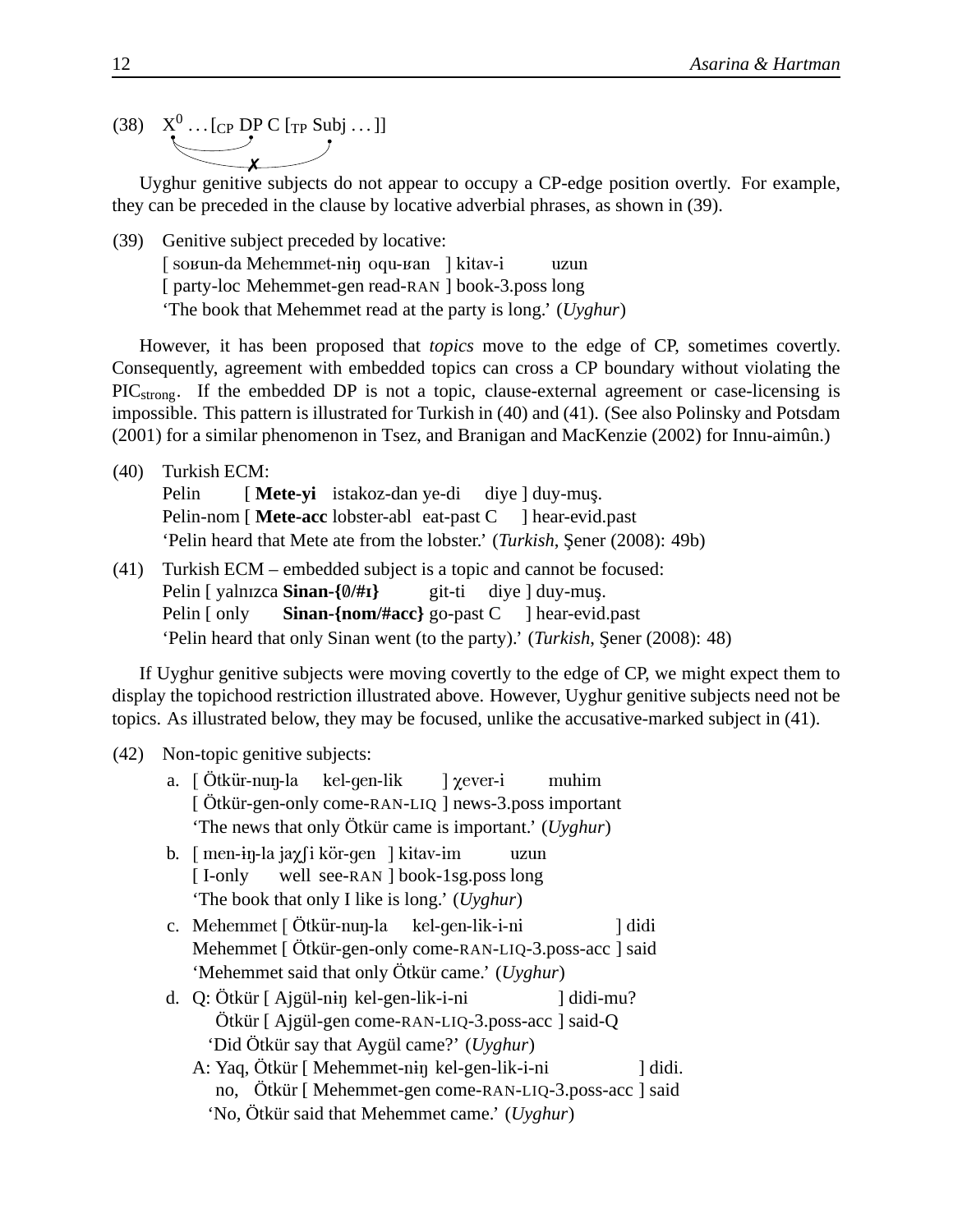We conclude that there is no evidence to support the idea that Uyghur genitive subjects are at the edge of CP either overtly (which would result in word order effects) or covertly (which should yield discourse effects).

### **6.3 D-licensing across C: permitted by the weak version of the Phase Impenetrability Condition**

In this section, we show that the weaker version of the PIC put forward by Chomsky (2001) (given in (43)) correctly predicts that agreement and case-licensing across a CP boundary should be permitted.

(43) Chomsky's (2001) Phase Impenetrability Condition (PIC<sub>weak</sub>): In phase  $\alpha$  with head H, the domain of H is accessible to operations outside  $\alpha$  only until the next (strong) phase head is merged.

For our purposes, this means that a *TP inside CP* is accessible until the next (strong) phase head is merged. Uyghur genitive subject licensing does not violate the  $\text{PIC}_{\text{weak}}$  on one of two assumptions, given in (44).

- (44) a. D is not a phase head. (Richards (2006), Sabbagh (2007), Gallego (2009))  $\left[\begin{matrix} \n\mathbf{v}_P \dots \mathbf{v}_P \mathbf{D} \dots \mathbf{c}_P \mathbf{C} \mathbf{v}_P \mathbf{S} \mathbf{u} \mathbf{b} \dots \end{matrix} \right]$ 
	- b. A functional head below D (the phase head) licenses genitive. (proposed for independent reasons in Asarina (in prep.)) **[**DP . . . [GenP Gen . . .**[**CP **C** [TP Subj . . . ]]]]

Once the  $\text{PIC}_{\text{weak}}$  is adopted, a new question arises: what blocks genitive case assignment across a CP boundary in Turkish? That is, why is Turkish not a D-licensing language? We propose that the differences in genitive subject licensing between Uyghur and Turkish can be reduced to a lexical property of  $\rm C^0$ : Turkish  $\rm C^0$  assigns genitive case (Kornfilt (2008)), whereas Uyghur  $\rm C^0$  does not. We suggest that genitive case assignment by  $C^0$  in Turkish, and not  $C^0$  itself, blocks genitive case assignment by a higher head (such as  $D^0$  or Gen<sup>0</sup>). Note that genitive embedded subjects in Turkish are *not* in free variation with unmarked (i.e. nominative) ones (as seen in (45)), which is predicted given that  $C^0$  is obligatorily a genitive case assigner. In Uyghur, we know independently that not every  $D^0$  assigns genitive — a  $D^0$  in a noun phrase lacking a possessor (or an embedded clause) has no target to assign case to. Since there is no genitive-assigning element obligatorily present, an unmarked subject is permitted in the Uyghur relative clause in (46).

- (45) Relative clause subject must be genitive in Turkish: [Ali-\*(nin) pişir-diğ-i ] yemek [ **Ali-\*(gen)** cook-fn-3sg ] food 'the food Ali cooked' (*Turkish*, Miyagawa (2008): 12b) (46) Relative clause subject may be unmarked in Uyghur: [**Ötkür** et-ken ] tamaq temlik
	- [  $\ddot{\textbf{O}}$ **tkür** cook-RAN ] food tasty 'The food that Ötkür cooked is tasty.' (*Uyghur*)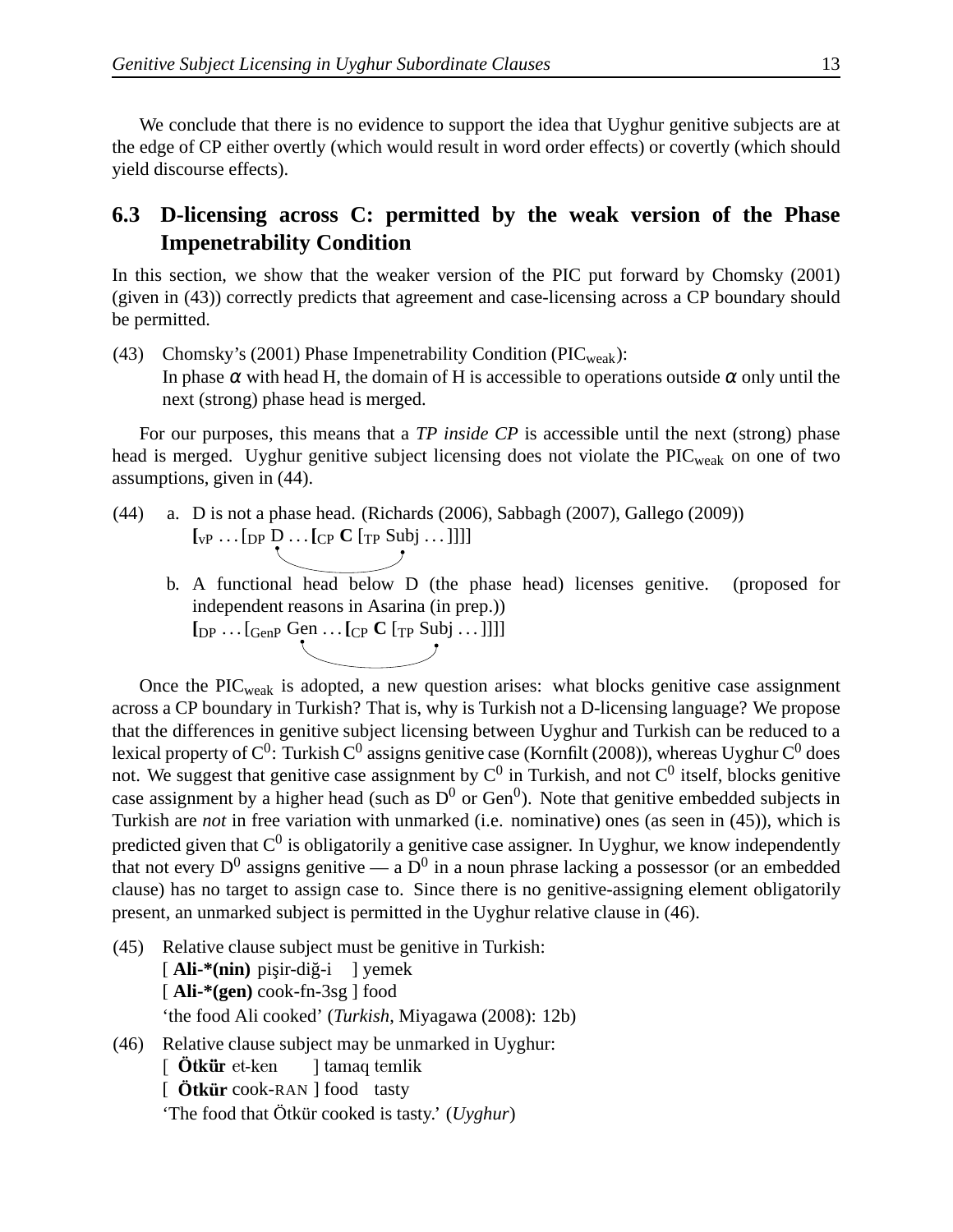## **7 Conclusions and consequences**

This paper has analyzed the licensing of genitive embedded subjects in Uyghur. We have shown that genitive subjects are uniformly licensed by a clause-external D-head, and that this licensing can take place across an overt  $C^0$  (-*liq*). Furthermore, we argued that genitive-subject clauses are always embedded by head nouns, although these head nouns can be phonologically null, creating the illusion of clause-internal licensing. We then discussed a particular theoretical consequence of these facts: Uyghur displays agreement and case-assignment across a  $C^0$  head, a configuration that is inconsistent with the strong version of the Phase Impenetrability Condition proposed in Chomsky (1998), but consistent with weaker version suggested in Chomsky (2001).

Our analysis has consequences for the cross-linguistic variation in licensing of genitive embedded subjects in Altaic. Crucially, we have demonstrated that the difference between D-licensing and C-licensing is not reducible to a difference in the size of the embedded clause. It *is* reducible, we argued, to the lexical properties of phase heads—in particular, the case-licensing property of  $C^0$ . For C-licensing languages (Turkish), we agree with Kornfilt (2008) and Miyagawa (2008, to appear): a  $C^0$  head (*-dik*) agrees with, and licenses genitive on, the embedded subject. But for at least one D-licensing language (Uyghur), we have proposed that the  $C^0$  head (-*liq*) cannot agree with the embedded subject. The higher head  $D^0$  probes across  $C^0$  (in accordance with  $\text{PIC}_{\text{weak}}$ ), agrees with the embedded subject, and licenses genitive case.

### **References**

- Aygen, G. 2002. Finiteness, case and clausal architecture. Doctoral Dissertation, Harvard University.
- Boškovic, Z., and H. Lasnik. 2003. On the distribution of null complementizers. *Linguistic Inquiry* 34:527–546.
- Branigan, P., and M. MacKenzie. 2002. Altruism, A-movement, and object agreement in Innuaimûn. *Linguistic Inquiry* 33:385–407.
- Chomsky, N. 1998. *Minimalist inquiries: The framework*. MIT Working Papers in Linguistics.

Chomsky, N. 2001. *Derivation by phase*. MIT Occasional Papers in Linguistics. MITWPL.

- Cinque, G. 1999. *Adverbs and functional heads: A cross-linguistic perspective*. Oxford University Press.
- Fortuny, J. 2008. *The emergence of order in syntax*. Linguistik Aktuell. John Benjamins.
- Gallego, A. 2009. The structure of phases. LyCC Colloquium Series. Consejo Superior de Investigaciones Científicas.
- Gallego, Á., and J. Uriagereka. 2007. Defective C. In *Alternatives to Cartography*. Brussels.
- Gallego, Á. J. 2007. Phase theory and parametric variation. Doctoral Dissertation, Universitat Autonoma de Barcelona.
- Gribanova, V. 2010. Two types of reduced copular constructions in Uzbek nominalized clauses. Presented at WAFL 7.
- Hale, K. 2002. On the Dagur object relative: some comparative notes. *Journal of East Asian Linguistics* 11:109–122.
- Hiraiwa, K. 2000. On nominative-genitive conversion. In *A few from building E-39*, ed. O. Matushansky and E. Guerzoni, number 39 in MIT Working Papers in Linguistics, 66–123. Cambridge, MA: MITWPL.